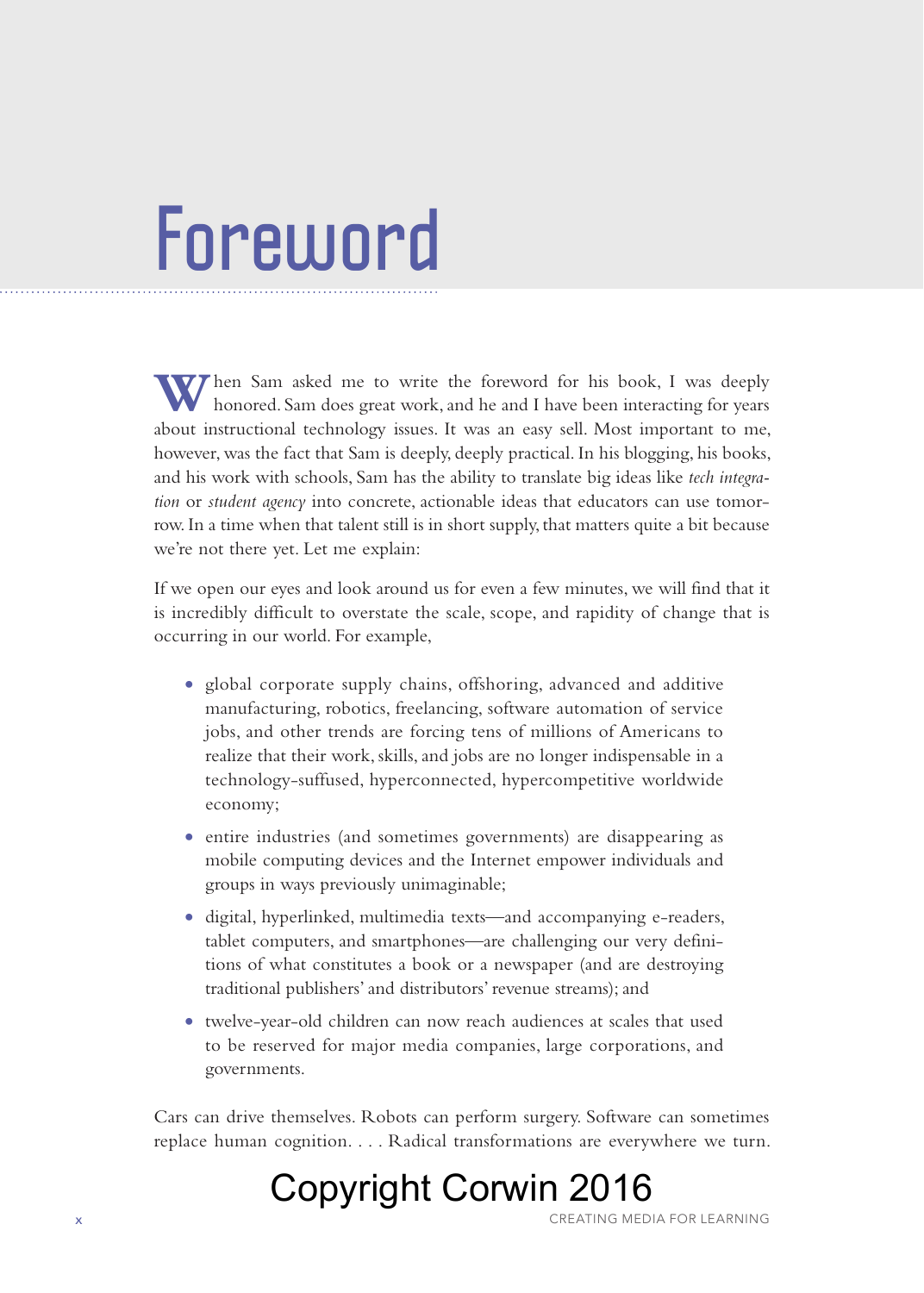As big as the changes in our information and economic landscapes are, however, they may pale in comparison to the changes in our learning landscapes.

Students and educators now have access to all of the information in their textbooks—and an incredible wealth of primary documents—for free. They have access to multimedia, interactive texts, images, audio, video, games, and simulations that can extend or even replace what is being taught in their classrooms. They can use tools such as blogs, wikis, webcams, and social networks to learn with students and teachers in other states or countries. They can easily connect with authors, artists, business professionals, entrepreneurs, physicians, craftsmen, professors, and other experts.

Students now can actually do real-world work and use many of the same tools and resources that are used by engineers, designers, scientists, accountants, and a multitude of other professionals and artisans. They can share their knowledge, skills, and expertise with people all over the world. They can find or form communities of interest around topics for which they are passionate. They can be active (and valued) contributors to the world's information commons, both individually and collaboratively with others.

We now essentially have the ability to learn about whatever we want, from whomever we want, whenever and wherever we want. We also can contribute to this learning environment for the benefit of others. The possibilities for learning and teaching in our new information spaces are both amazing and nearly limitless.

Unfortunately, if it is difficult to overstate the disruptions that are occurring around us, it is equally difficult to understate the lack of progress that most schools have made in response to these overarching societal transformations. The reluctance of school systems to significantly alter existing pedagogical and organizational practices has long been catalogued. For instance, while students increasingly are self-directed learners and active technology users outside of school, their learning work inside of school—particularly for independent, technology-suffused, higher-level cognitive activities—has not changed much. As the Consortium for School Networking has noted, "[E]ducational mindsets and school cultures do not yet align learning to the realities of the 21st century."

This is true even in schools and districts that are giving computers to their students (so-called 1:1 environments). Although we have pockets of success here and there, for the most part, we still are implementing a 20th (and sometimes 19th) century model of education. If we look at the basic learning and teaching work that occurs in most of our classrooms, it is still primarily transmissive: Students passively receive information from the teacher or textbook (or Internet or software) and then regurgitate it back to show that they have "learned" the required low-level facts or procedures. While this may have been fine for an industrial society that needed compliant factory workers, this model of schooling is woefully

## Copyright Corwin 2016